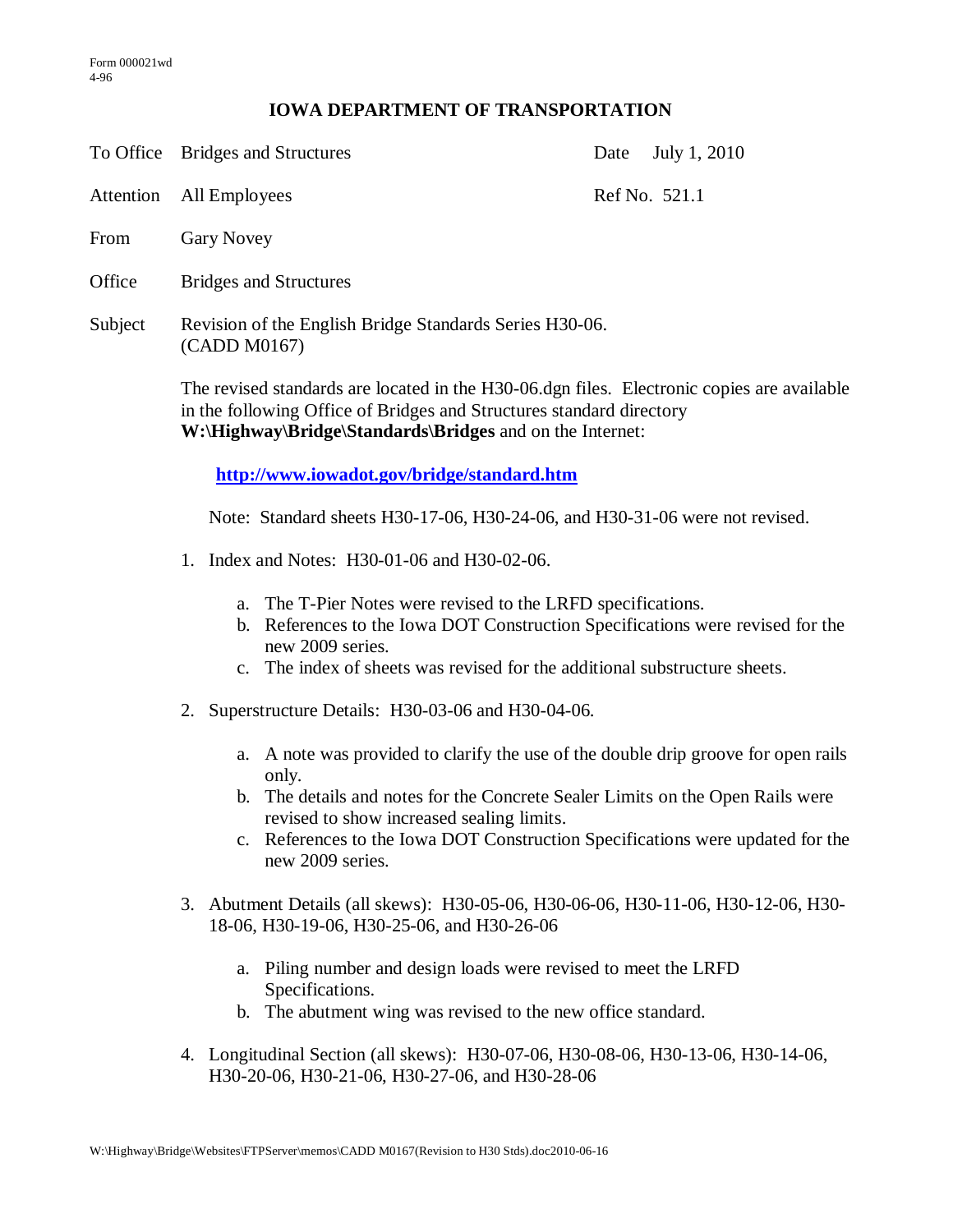- a. The wing details were revised to the Office of Bridges and Structures' new standards.
- b. Details A was revised to show the centerline of bearing for the prestressed beams.
- 5. Superstructure Details (all skews): H30-09-6, H30-15-06, H30-22-06, and H30-29- 06
	- a. The Estimated Quantities and Concrete Placement Quantities were revised to include changes to piling, prebore, reinforcement, and concrete quantities in the detail sheets.
	- b. The concrete placement note was revised.
- 6. Deck & Abutment Reinforcement. (all skews): H30-10-6, H30-16-06, H30-23-06, and H30-30-06
	- a. The wing and abutment reinforcing quantities were revised to include changes in reinforcement quantities in the detail sheets from the wing revisions and changes in piling number.
- 7. A, B and C Beam Details: H30-32-06 to H30-37-06
	- a. Beam notes were revised to the 2007 LRFD specifications,  $4<sup>th</sup>$  ed.
	- b. The beam details were revised to agree with the office's standards.
	- c. References to the Iowa DOT Construction Specifications were updated for the new 2009 series.
- 8. Intermediate Steel Diaphragms: H30-38-06
	- a. Minor revisions were made to the sheet to agree with the office's standards.
- 9. Barrier Rail Details: H30-39-06 to H30-41-06
	- a. The end section was revised to agree with the new office standard.
	- b. References to the Iowa DOT Construction Specifications were updated for the new 2009 series.
	- c. The reinforcement and concrete quantities were revised due to the revisions.
- 10. Open Rail Details: H30-42-06 and H30-43-06
	- a. The end section was revised to agree with the new wing details.
	- b. The reinforcing and concrete quantities were revised due to the revisions.
	- c. View A-A and Section B-B were added.
- 11. Pier Bearing Details (all skews): H30-44-06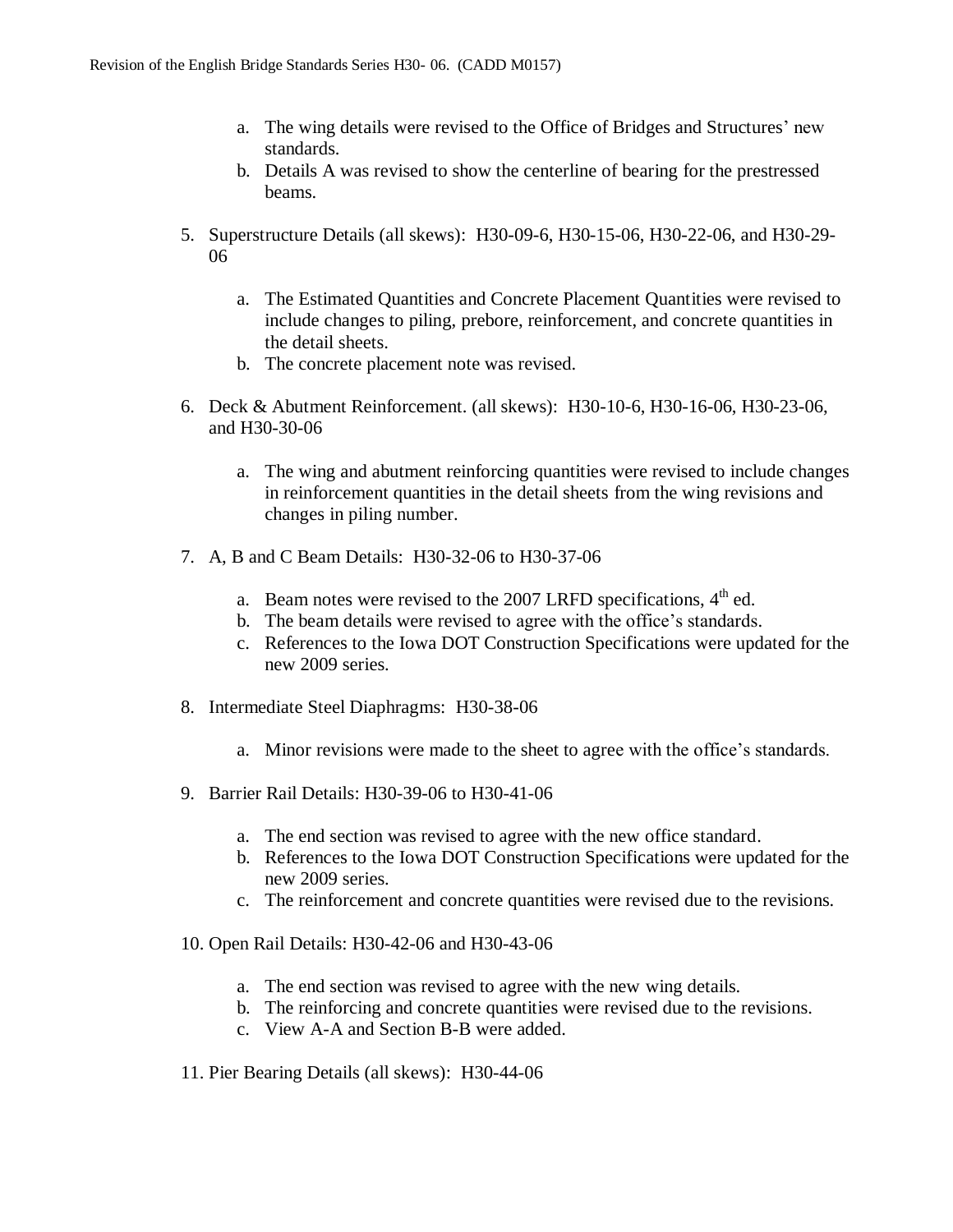- a. The bearing details were revised to agree with the revised office standards, which included the shear stud details and revised keeper bar details.
- 12. Pile Bent Piers (all skews): H30-45-06 to H30-56-06
	- a. Sheets were revised to meet the LRFD specifications.
	- b. In the pile table, LRFD design bearing values were added for piling design.
	- c. Pile orientation details were added.
	- d. New sheets were added for the 14 in. pile option, which were designed using the LRFD specifications.
	- e. Pile cap depths up to  $3 \text{ ft} 6 \text{ in were used.}$
- 13. T-pier Cap and Column (all skews): H30-57-06, H30-64-06, H30-71-06, and H30-78- 06
	- a. Sheets were revised to meet the LRFD design specification.
- 14. T-Pier, Steel Pile Footing, 50 Tons, 6 ksi service (all skews): H30-58-06, H30-59- 06, H30-65-06, H30-66-06, H30-72-06, H30-73-06, H30-79-06, and H30-80-06
	- a. Sheets were revised to meet the LRFD design specifications.
- 15. T-Pier, Steel Pile Footing, 75 Tons, 9 ksi service (all skews): H30-60-06, H30-61- 06, H30-67-06, H30-68-06, H30-74-06, H30-75-06, H30-81-06, and H30-82-06
	- a. Sheets were added for a 75 ton steel pile option, which was designed to meet the LRFD design specifications.
- 16. Spread Footing (all skews): H30-62-06, H30-63-06, H30-69-06, H30-70-06, H30- 76-06, H30-77-06, H30-83-06, and H30-84-06
	- a. Sheets were revised to meet the LRFD design specifications.
- 17. Subdrains Details: H30-85-06
	- a. The Granular Backfill Detail was deleted and a note was added referring to the Abutment Backfill details not shown on this sheet.
- 18. Wing Armoring Details: H30-86-06 and H30-87-06
	- a. References to the Iowa DOT Construction Specifications were updated for the new 2009 series.
- 19. Abutment Backfill Details: H30-88-06 to H30-91-06
	- a. The sheet was revised to meet the Office of Bridges and Structures standards for floodable backfill.